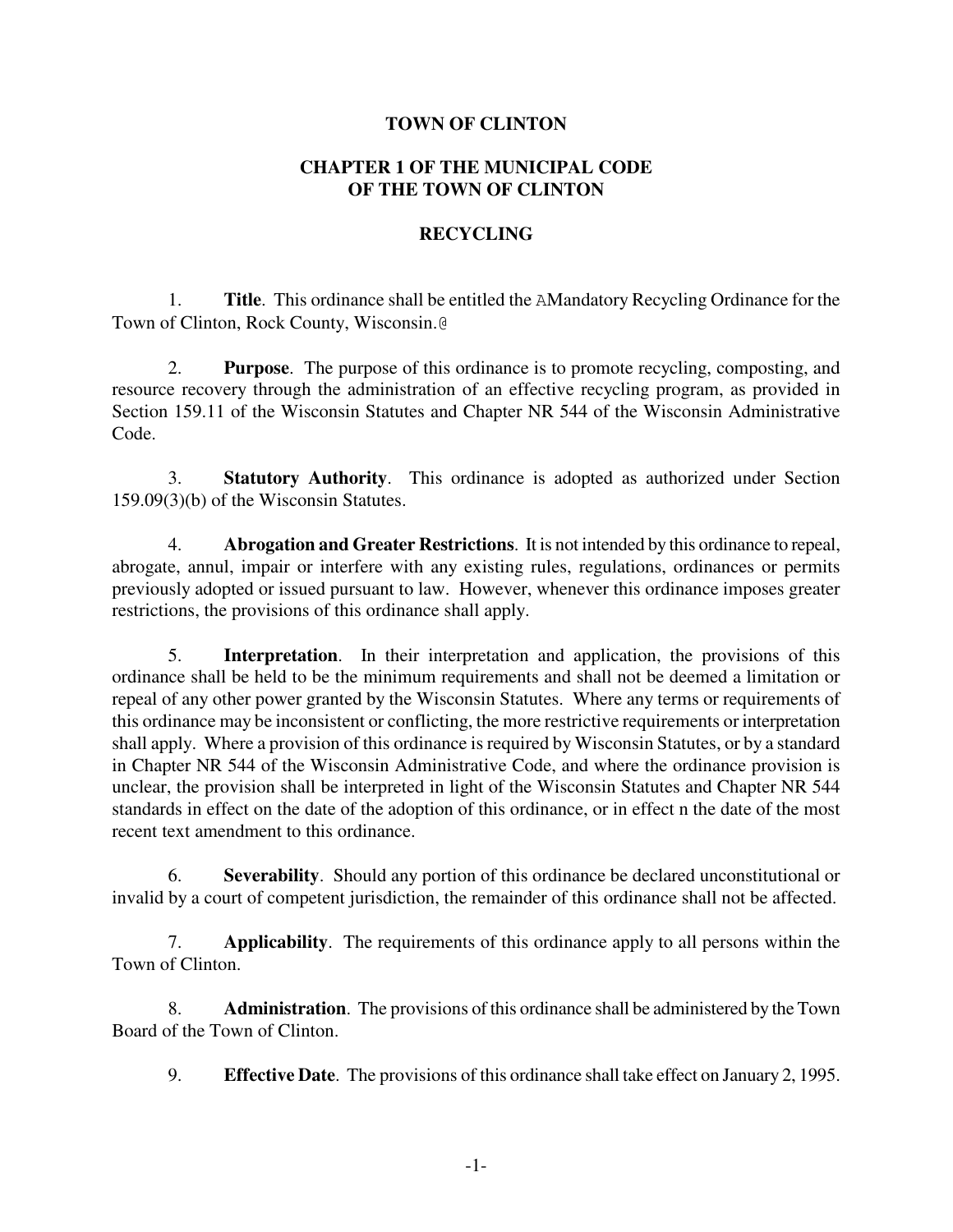- 10. **Definitions**. For the purposes of this ordinance:
	- A. "Bi-metal container" means a container for carbonated or malt beverages that is made primarily of a combination of steel and aluminum.
	- B. "Container board" means corrugated paperboard used in the manufacturing of shipping containers and related products.
	- C. "Foam polystyrene packaging" means packaging made primarily from foam polystyrene that satisfies one of the following criteria:
		- (1) is designed for serving food or beverages.
		- (2) consists of loose particles intended to fill space and cushion the packaged article in a shipping container.
		- (3) consists of rigid materials shaped to hold and cushion the packaged article in a shipping container.
	- D. "Glass container" means bottles, jars and other similar containers, but shall exclude drinking glasses, window panes, Pyrex or any other similar glass item.
	- E. "HDPE" means high density polyethylene, labeled by the SPI Code #2.
	- F. "LDPE" means low density polyethylene, labeled by the SPI Code #4.
	- G. "Magazines" means magazines and other materials printed on similar paper.
	- H. "Major appliance" means a residential or commercial air conditioner, clothes dryer, clothes washer, dishwasher, freezer, microwave oven, oven, refrigerator or stove.
	- I. "Multiple-family dwelling" means a property containing five or more residential units, including those which are occupied seasonally.
	- J. "Newspaper" means a newspaper and other materials printed on newsprint.
	- K. "Non-residential facilities and properties" means commercial, retail, industrial, institutional and governmental facilities and properties. This term does not include multiple-family dwellings.
	- L. "Office paper" means high grade printing and writing papers from offices in non-residential facilities and properties. Printed white ledger and computer printout are examples of office paper generally accepted as high grade. This term does not include industrial process waste.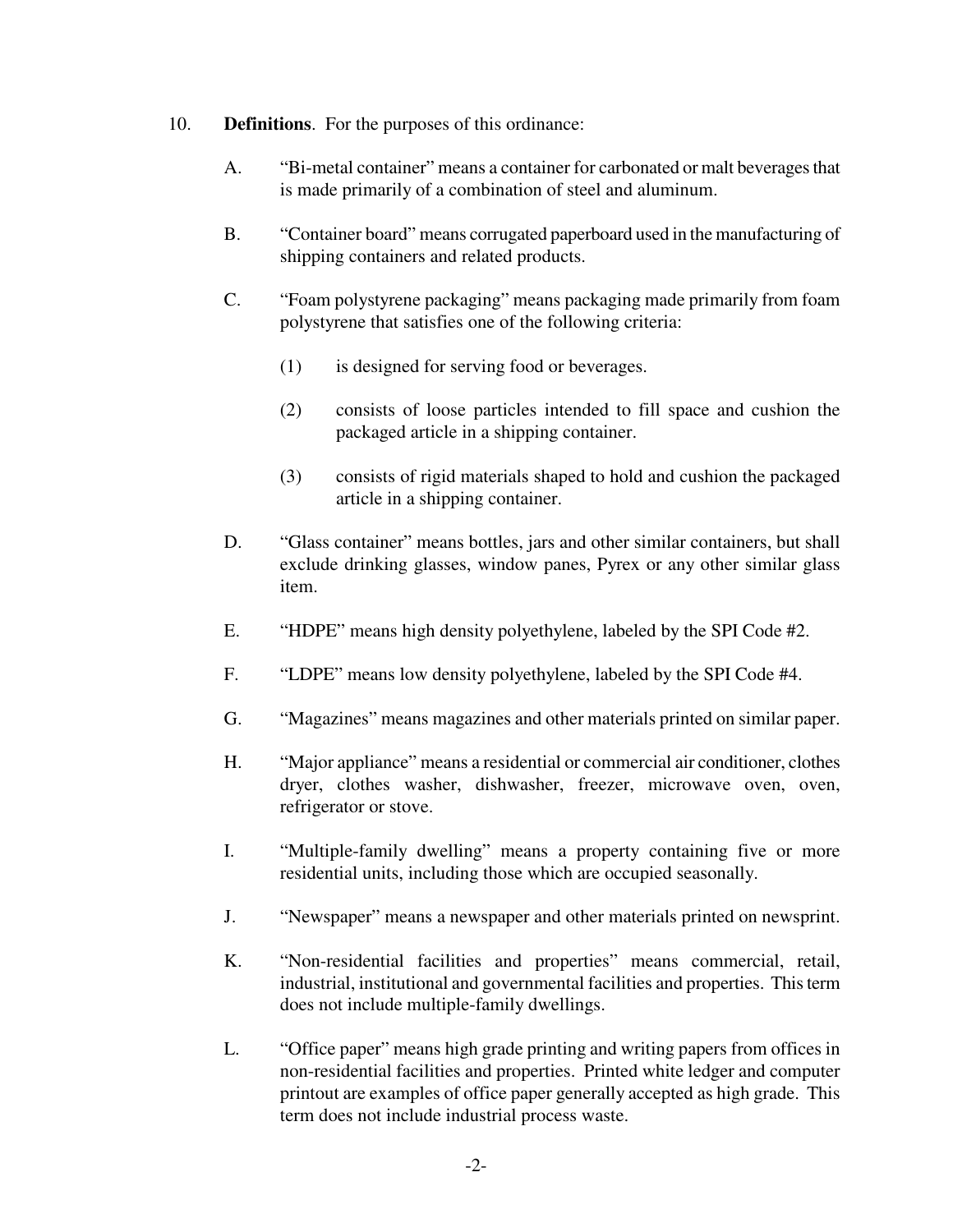- M. "Other resins or multiple resins" means plastic resins labeled by the SPI Code #7.
- N. "Person" includes any individual, corporation, partnership, association, local governmental unit, as defined in Section 66.299(1)(a) of the Wisconsin Statutes, state agency or authority or federal agency.
- O. "PETE" means polyethylene terephthalate, labeled by the SPI Code #1.
- P. "Plastic container" means an individual, separate, rigid plastic bottle, can, jar or carton, except for a blister pack, that is originally used to contain a product that is the subject of retail sale.
- Q. "Post consumer waste" means solid waste other than solid waste generated in the production of goods, hazardous waste, as defined in Section 144.61(5) of the Wisconsin Statutes, waste from construction and demolition of structures, scrap automobiles, or high-volume industrial waste, as defined in Section 144.44(7)(a)1 of the Wisconsin Statutes.
- R. "PP" means polypropylene, labeled by the SPI Code #5.
- S. "PS" means polystyrene, labeled by the SPI Code #6.
- T. "PVC" means polyvinyl chloride labeled by the SPI Code #3.
- U. "Recyclable materials" includes lead acid batteries; major appliances; waste oil; yard waste; aluminum containers; corrugated paper or other container board; foam polystyrene packaging; glass containers; magazines; newspaper; office paper; rigid plastic containers including those made of PETE, HDPE, PVC, LDPE, PP, PS, and other resins or other multiple resins; steel containers; waste tires; and bi-metal containers.
- V. "Solid waste" has the meaning specified in Section 144.01(15) of the Wisconsin Statutes.
- W. "Solid waste facility" has the meaning specified in Section 144.43(5) of the Wisconsin Statutes.
- X. "Solid waste treatment" means any method, technique or process which is designed to change the physical, chemical or biological character or composition of solid waste. "Treatment" includes incineration.
- Y. "Waste tire" means a tire that is no longer suitable for its original purpose because of wear, damage or defect.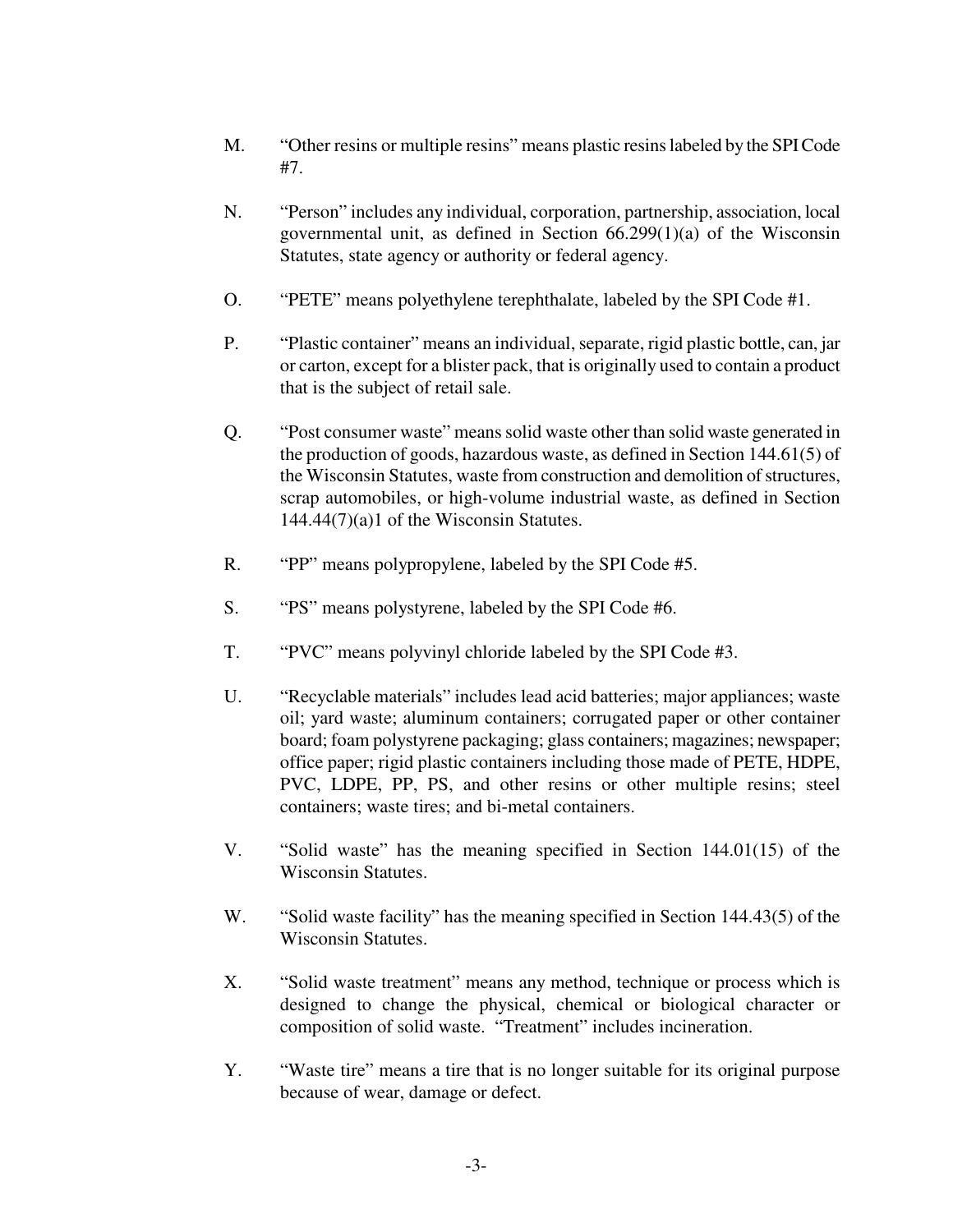Z. "Yard waste" means leaves, grass clippings, yard and garden debris and brush, including clean woody vegetative material no greater than six inches in diameter. This term does not include stumps, roots or shrubs with intact root balls.

11. **Separation of Recyclable Materials**. Occupants of single-family and two- to fourunit residences, multiple-family dwellings and non-residential facilities and properties shall separate the following materials from post consumer waste in accordance with the provisions set forth in Section 14 and 15 of this ordinance:

- A. Lead acid batteries.
- B. Major appliances.
- C. Waste oil.
- D. Yard waste.
- E. Aluminum containers.
- F. Bi-metal containers.
- G. Corrugated paper or other container board.
- H. Foam polystyrene packaging.
- I. Glass containers.
- J. Magazines.
- K. Newspaper.
- L. Office paper.
- M. Rigid plastic containers made of PETE, HDPE, PVC, LDPE, PP, PS, and other resins or multiple resins.
- N. Steel containers.
- O. Waste tires.

12. **Separation Requirements Exempted**. The separation requirements of Section 11 of this ordinance do not apply to the following:

- A. Occupants of single-family and two- to four-unit residences, multiple-family dwellings and non-residential facilities and properties that send their post consumer waste to a processing facility licensed by the Wisconsin Department of Natural Resources that recovers the materials specified in Section 11 of this ordinance from solid waste in as pure a form as is technically feasible.
- B. Solid waste which is burned as a supplemental fuel at a facility if less than 30% of the heat input to the facility is derived from the solid waste burned as supplemental fuel.
- C. A recyclable material specified in Section 11 E through O of this ordinance for which a variance has been granted by the Department of Natural Resources under Section 159.11(2)(m) of the Wisconsin Statutes or Section NR 544.14 of the Wisconsin Administrative Code.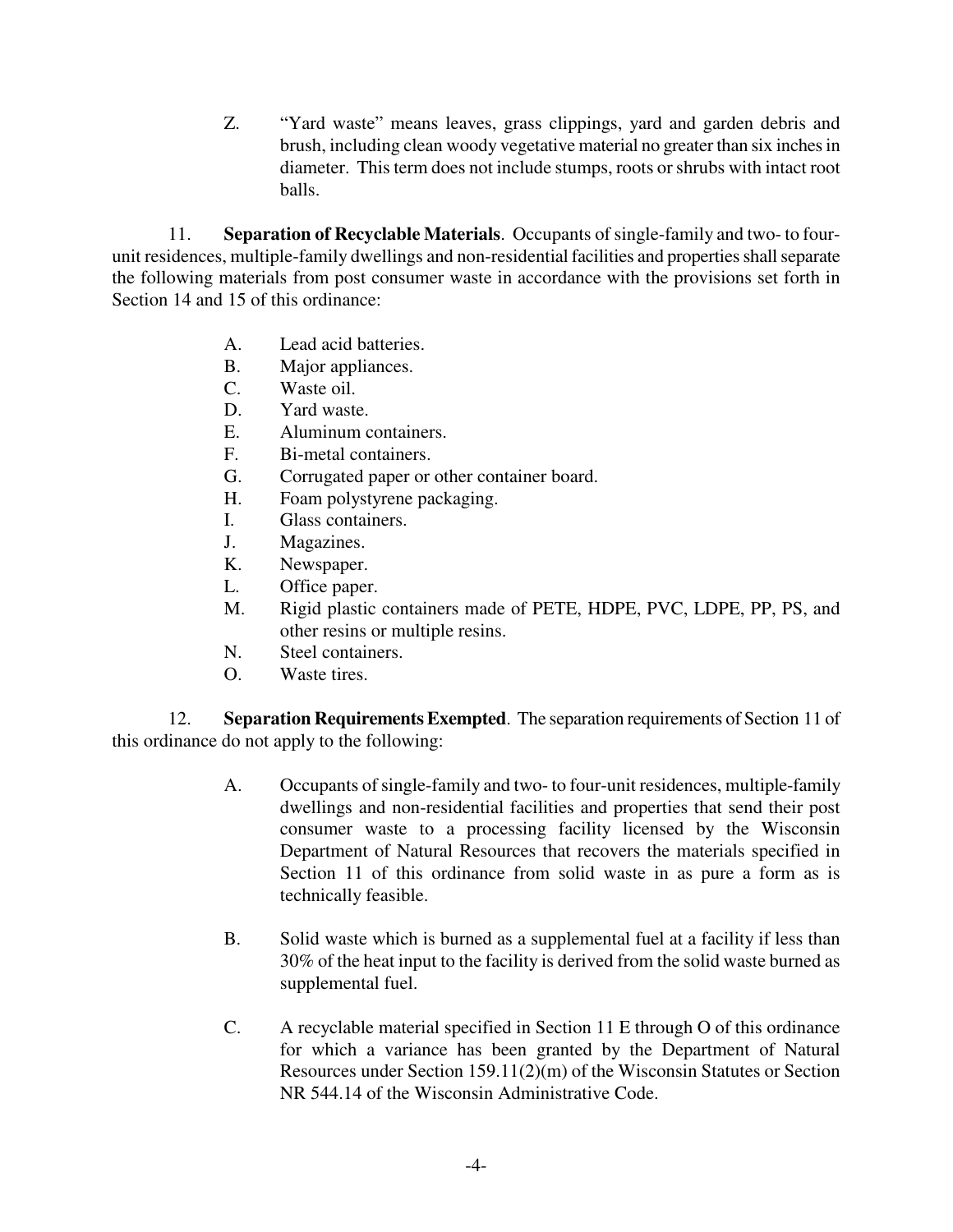13. **Care of Separated Recyclable Materials**. To the greatest extent practicable, the recyclable materials separated in accordance with Section 11 of this ordinance shall be clean and kept free of contaminants such as food or product residue, oil or grease, or other non-recyclable materials, including but not limited to household hazardous waste, medical waste, and agricultural chemical containers. Recyclable materials shall be stored in a manner which protects them from wind, rain, and other inclement weather conditions.

14. **Management of Lead Acid Batteries, Major Appliances, Waste Oil and Yard Waste**. Occupants of single-family and two- to four-unit residences, multiple-family dwellings and non-residential facilities and properties shall manage lead acid batteries, major appliances, waste oil, and yard waste as follows:

- A. Lead acid batteries shall be brought to a designated location at an established drop-off site during the days and hours of operation, or shall be taken to an area retail business that sells vehicle batteries or to the appropriate disposal area of the Rock County Landfill.
- B. Occupants shall arrange for the collection of major appliances by the Town=s designated hauler or shall bring such appliances to an established drop-off site and placed at a designated location at such site during the days and hours of operation, or shall arrange for the collection of such items by another licensed hauler or shall take such items to the appropriate area of the Rock County Landfill.
- C. Waste oil shall be stored in leak-proof containers with a maximum volume of one gallon and shall be placed at a designated location at an established dropoff site during the days and hours of operation. In the alternative, occupants may arrange for the collection of waste oil by a licensed hauler or may take such waste oil to a licensed waste oil collection site.
- D. All occupants of properties within the Town of Clinton shall keep yard waste out of the trash and shall either take the material to the composting site at the Rock County Landfill or shall manage it on-site.

15. **Preparation and Collection of Recyclable Materials**. Except as otherwise directed by the Town Board of the Town of Clinton, occupants of single-family and two- to four-unit residences shall do the following for the preparation and collection of the separated materials specified in Section 11 (A) through (O):

- A. Aluminum containers shall be rinsed free of product residue and shall be placed in the designated receptacle of an established drop-off site during the days and hours of operation.
- B. Bi-metal containers shall be rinsed free of product residue, and shall be placed in the designated receptacle of an established drop-off site during the days and hours of operation.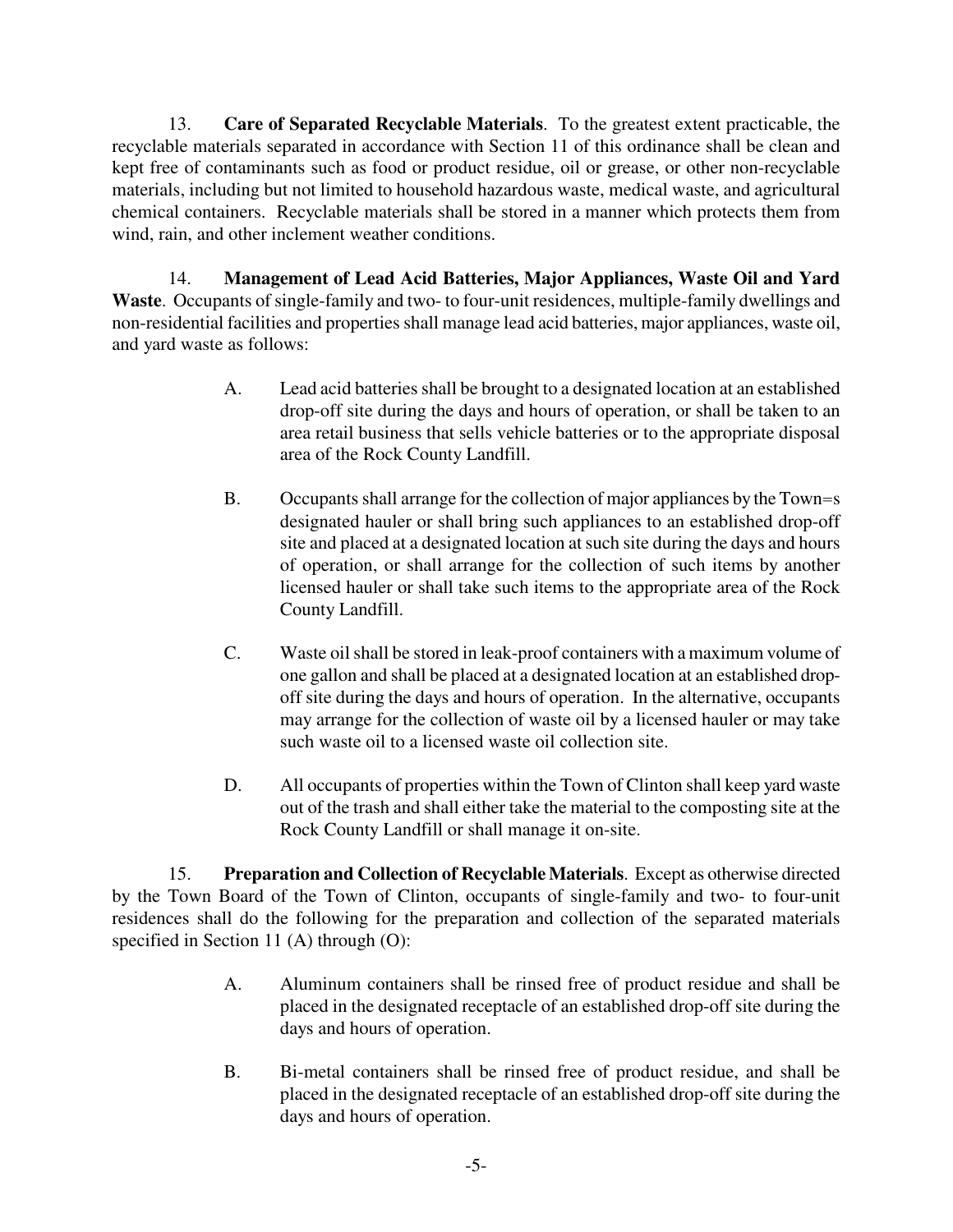- C. Corrugated cardboard and all other corrugated paper or other container board, shall be free of debris flattened, cut into squares of not greater than 2' x 2', stacked and tied, and placed in the designated receptacle of an established drop-off site during the days and hours of operation.
- D. Foam polystyrene packaging shall be contained in an open paper bag or an open corrugated box free of debris, and shall be placed in the designated receptacle of an established drop-off site during the days and hours of operation.
- E. Glass containers shall be rinsed free of product residue with all caps removed and discarded. The glass containers shall be placed in the designated receptacle of an established drop-off site during the days and hours of operation.
- F. Magazines shall be free of debris, stacked and tied, and shall be placed in the designated receptacle of an established drop-off site during the days and hours of operation.
- G. Newspaper shall be free of debris, stacked and tied, and shall be placed in the designated receptacle of an established drop-off site during the days and hours of operation.
- H. Office paper shall be free of debris, stacked and tied or contained in an open paper bag or an open corrugated cardboard box, and placed in the designated receptacle of an established drop-off site during the days and hours of operation.
- I. Rigid plastic containers shall be prepared and collected as follows:
	- (1) Plastic containers made of PETE shall be rinsed free of product residue and caps shall be removed and discarded. The containers shall be placed in the designated receptacle of an established drop-off site during the days and hours of operation.
	- (2) Plastic containers made of HDPE shall be rinsed free of product residue and caps shall be removed and discarded. The containers shall be placed in the designated receptacle of an established drop-off site during the days and hours of operation.
	- (3) Plastic containers made of PVC shall be rinsed free of product residue and caps shall be removed and discarded. The containers shall be placed in the designated receptacle of an established drop-off site during the days and hours of operation.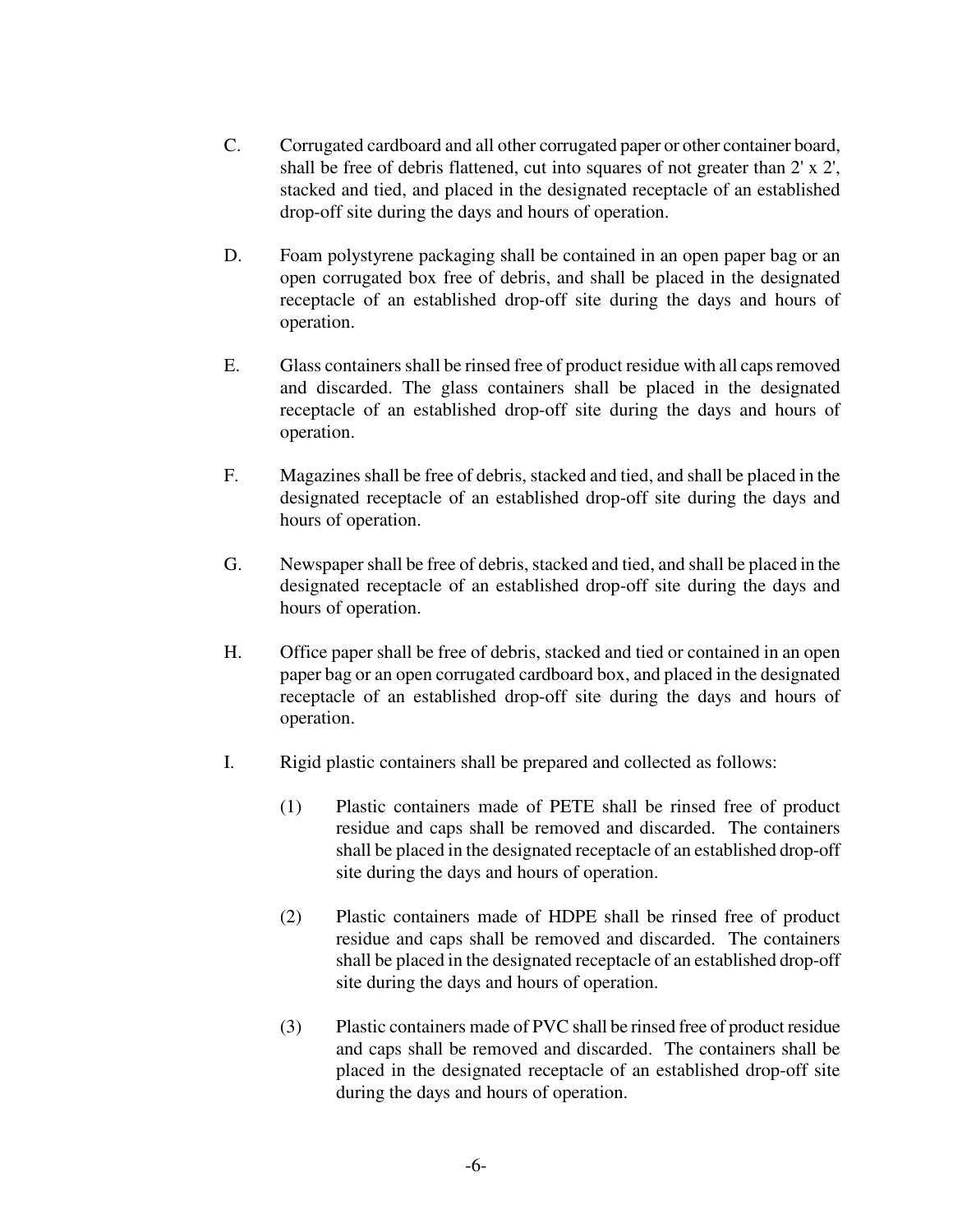- (4) Plastic containers made of LDPE shall be rinsed free of product residue and caps shall be removed and discarded. The containers shall be placed in the designated receptacle of an established drop-off site during the days and hours of operation.
- (5) Plastic containers made of PP shall be rinsed free of product residue and caps shall be removed and discarded. The containers shall be placed in the designated receptacle of an established drop-off site during the days and hours of operation.
- (6) Plastic containers made of PS shall be rinsed free of product residue and caps shall be removed and discarded. The containers shall be placed in the designated receptacle of an established drop-off site during the days and hours of operation.
- (7) Plastic containers made of other resins or multiple resins shall be rinsed free of product residue and caps shall be removed and discarded. The containers shall be placed in the designated receptacle of an established drop-off site during the days and hours of operation.
- J. Steel containers shall rinsed free of product residue and placed in the designated receptacle of an established drop-off site during the days and hours of operation.
- K. Waste tires shall be taken to the appropriate area of the Rock County Landfill.

## 16. **Responsibilities of Owners or Designated Agents of Multiple-Family Dwellings**.

- A. Owners or designated agents of multiple-family dwellings shall do all of the following to recycle the materials specified in Section 11(E) through (O):
	- (1) Provide adequate, separate containers for the recyclable materials.
	- (2) Notify tenants in writing at the time of renting or leasing the dwelling and at least semi-annually thereafter about the established recycling programs.
	- (3) Provide for the collection of the materials separated from the solid waste by the tenants and the delivery of the materials to a recycling facility.
	- (4) Notify tenants of reasons to reduce and recycle solid waste, which materials are collected, how to prepare the materials in order to meet the processing requirements, collection methods or sites, locations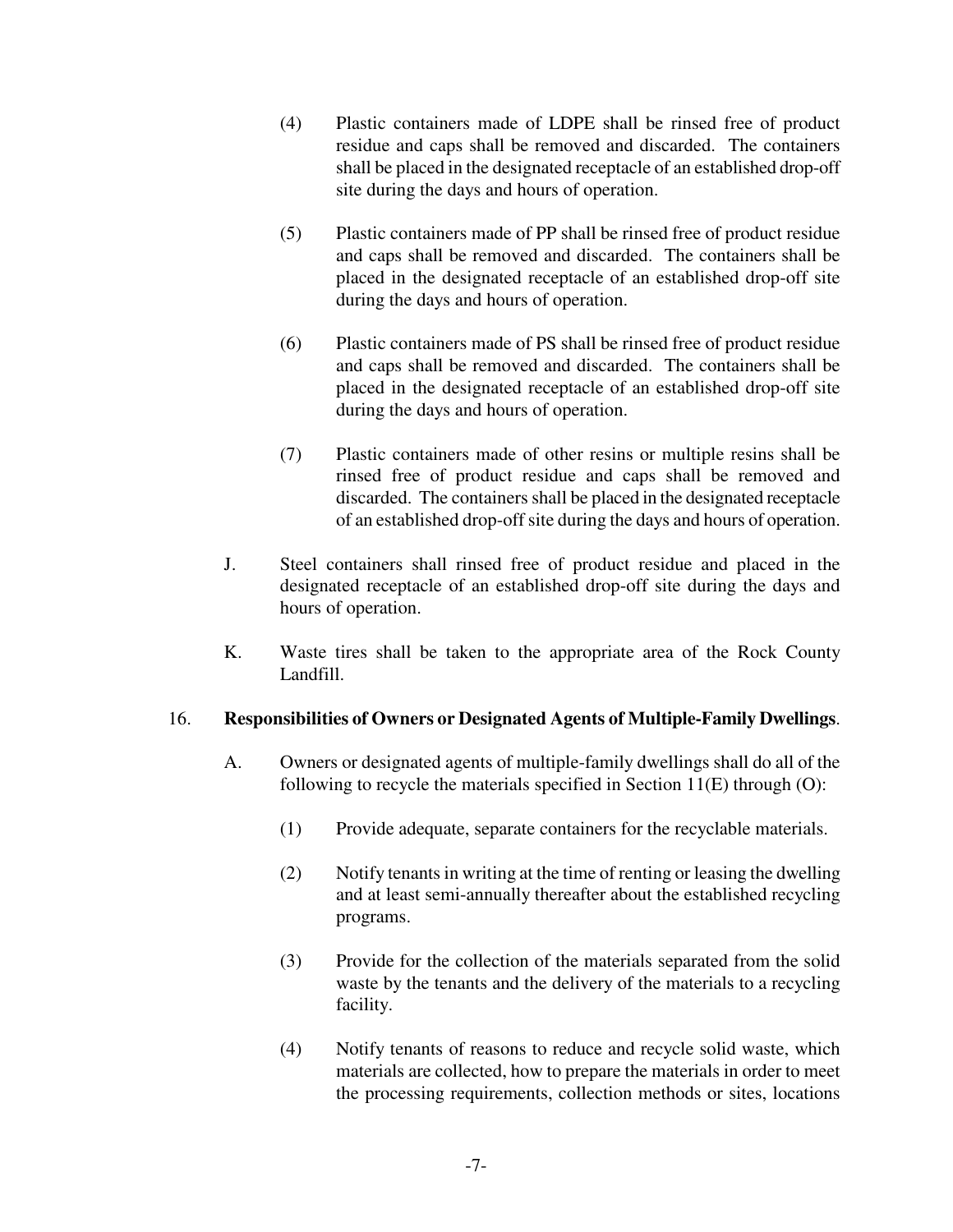and hours of operation, and a contact person or company, including a name, address and telephone number.

B. The requirements specified in A do not apply to the owners or designated agents of multiple-family dwellings if the post consumer waste generated within the dwelling is treated at a processing facility licensed by the Department of Natural Resources that recovers for recycling the materials specified in Section 11(E) through (O) from solid waste in as pure a form as is technically feasible.

# 17. **Responsibilities of Owners or Designated Agents of Non-Residential Facilities and Properties**.

- A. Owners or designated agents of non-residential facilities and properties shall do all of the following to recycle the materials specified in Section 11(E) through (O):
	- (1) Provide adequate, separate containers for the recyclable materials.
	- (2) Notify in writing at least semi-annually all users, tenants and occupants of the properties about the established recycling programs.
	- (3) Provide for the collection of the materials separated from the solid waste by the users, tenants and occupants and the delivery of the materials to a recycling facility.
	- (4) Notify users, tenants and occupants of reasons to reduce and recycle, which materials are collected, how to prepare the materials in order to meet the processing requirements, collection methods or sites, locations and hours of operation, and a contact person or company, including a name, address and telephone number.
- B. The requirements specified in A do not apply to the owners or designated agents of multiple-family dwellings if the post consumer waste generated within the dwelling is treated at a processing facility licensed by the Department of Natural Resources that recovers for recycling the materials specified in Section 11(E) through (O) from solid waste in as pure a form as is technically feasible.

18. **Prohibitions on Disposal of Recyclable Materials Separated for Recycling**. No person may dispose of in a solid waste disposal facility or burn in any solid waste treatment facility any of the materials specified in Section 11 E through O of this ordinance which have been separated for recycling, except waste tires may be burned with energy recovery in a solid waste treatment facility.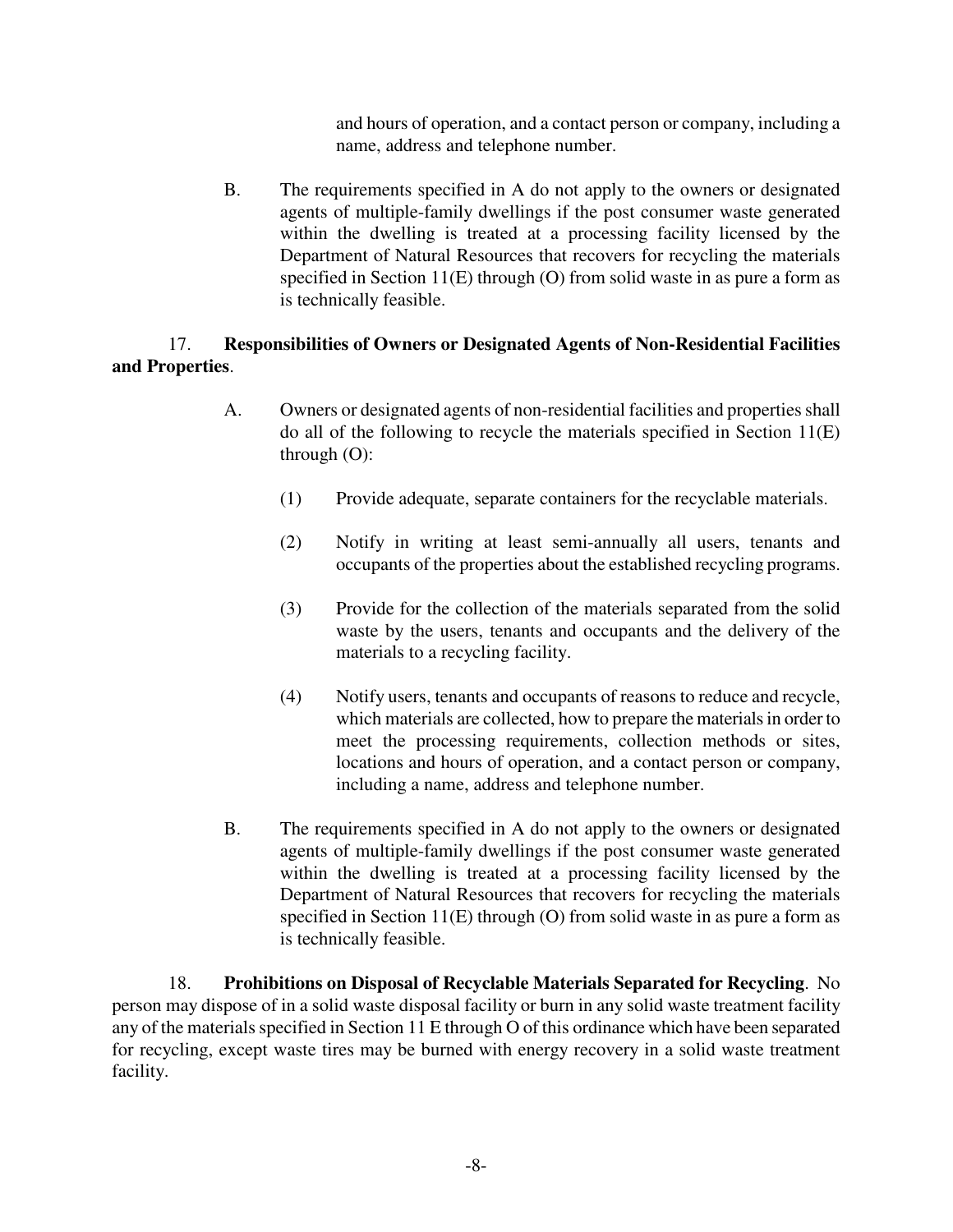19. **Anti-scavenging or Unlawful Removal of Recyclables**. It shall be unlawful for any person, unless under contract with or licensed by the Town, to collect or remove any recyclable material that has been deposited or placed at a designated drop-off site.

20. **No Dumping**. It shall be unlawful for any person to dispose of or dump garbage in any street, alley or other public place within the Town of Clinton or in any receptacles or private property without the owner=s consent unless it is placed in bags or containers in the manner and at the times specified by this ordinance.

21. **Non-disposable Materials**. It shall be unlawful for any person to place for disposal any of the following wastes: hazardous and toxic wastes, chemicals, explosives, flammable liquids, paint, trees and stumps, construction debris, carcasses, medical wastes (except personal needles which shall be contained in cardboard to eliminate injury to collection personnel). All wastes shall be taken to a licensed disposal facility for proper disposition.

22. **Garbage from Outside Municipality**. It shall be unlawful to bring refuse for disposal and recyclables from outside the municipal limits into the Town of Clinton unless authorized by agreement with the Town Board of the Town of Clinton.

23. **Hauler Licensing**. No person shall engage in the business of hauling recyclables within the Town of Clinton without being licensed by the Wisconsin Department of Natural Resources under Section NR 502.06 of the Wisconsin Administrative Code.

24. **Hauler Restrictions**. Hauler may not dispose in a landfill or burn in a solid waste facility any recyclable materials generated in the Town of Clinton that have been separated for recycling. In addition, haulers shall not compact glass with paper during collection and transport of recyclables to a processing facility or market, and shall keep materials in marketable condition.

25. **Right to Reject Materials**. Haulers who collect solid waste or recyclables in the Town of Clinton shall have the right to reject any recyclable material that is not prepared according to the specifications in this ordinance or in educational material provided by the contractor to the service recipients. Materials may also be rejected if they are not separated from solid waste, placed in the proper container or are not designated recyclable materials for collection. The haulers also have the right to refuse to pick up any solid waste if it contains recyclable containers and material. In such cases, the hauler or attendant shall notify the generator of the materials about the reasons for rejecting the items in writing. The hauler shall also keep a list of such occurrences and provide it to the Town of Clinton quarterly.

26. **Hauler Permits**. Haulers who collect solid waste or recyclables in the Town of Clinton for storage, treatment, processing, marketing or disposal shall obtain and maintain all necessary municipal and state permits, licenses and approvals prior to collecting any materials in the Town of Clinton.

27. **Hauler Records**. The recycling haulers and processors operating in the Town of Clinton shall be required to maintain records and report in writing to the Town Clerk at least twice each year, at such times as shall be designated by the Town Board. Reports shall include the amount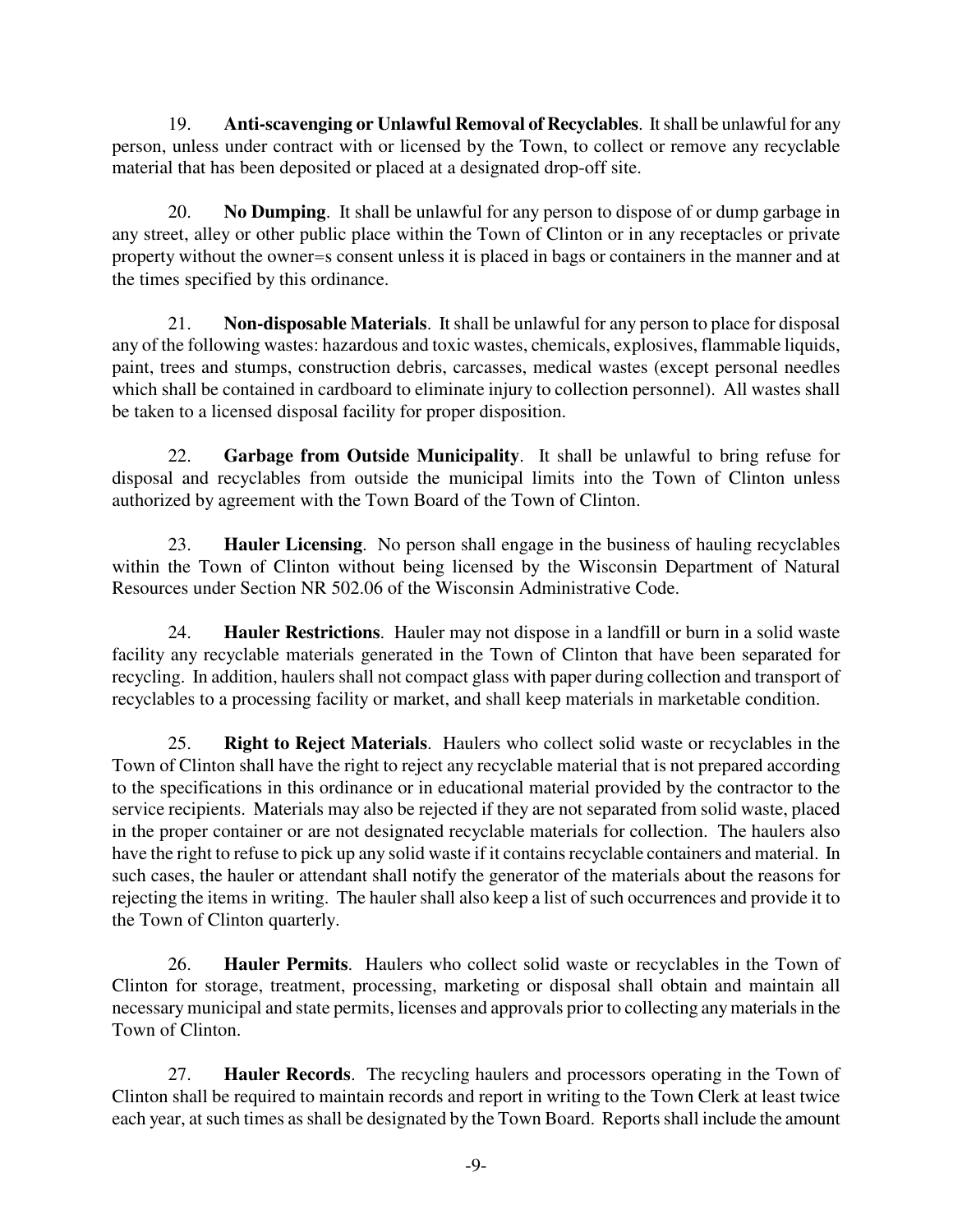of solid waste and recyclables collected and transported from the Town of Clinton, the amount of solid waste and recyclables processed and/or marketed by item type from the Town of Clinton, and the final disposal location of solid waste and recyclable material. Failure to report shall be cause for the municipality to revoke any license or sever any contract with the hauler/processor.

28. **Processing Facilities**. Any hauler operating in the Town of Clinton shall not transport for processing any recyclables to a processing facility unless the hauler notifies the Town of Clinton which facility the hauler is using and the facility has self-certified with the Wisconsin Department of Natural Resources under Section NR 544.16 of the Wisconsin Administrative Code.

29. **Ownership of Recyclables and Refuse**. Recyclable materials placed at a designated drop-off site shall become property of the hauler designated by the Town Board for such site. Refuse placed for pickup shall remain the property and responsibility of the person placing the same except that, upon collection by a licensed hauler, it shall become the property of the hauler.

30. **Additions and Exceptions to Recyclables**. The Town Board of the Town of Clinton reserves the right to designate additional solid waste materials as recyclable or currently collected materials as no longer recyclables in accordance with the state law and to either add or delete them from any collection services provided by the municipality or its haulers. The municipality shall provide written notice to its service recipients of this declaration.

31. **Collection Schedule**. The Town Board of the Town of Clinton shall establish one or more designated drop-off sites as described in this ordinance, and shall establish the hours of operation for each site and shall periodically publish the location and hours of operation of each such drop-off site.

# 32. **Enforcement**.

- A. For the purpose of ascertaining compliance with the provisions of this ordnance, any authorized officer, employee or representative of the Town of Clinton may inspect recyclable materials separated for recycling, post consumer waste intended for disposal, recycling collection sites and facilities, collection vehicles, collection areas of multi-family dwellings and nonresidential facilities and properties, and any records related to recycling activities, which shall be kept confidential when necessary to protect proprietary information. No person may refuse access to any authorized officer, employee or authorized representative of the Town of Clinton who requests access for purposes of inspection, and who presents appropriate credentials. No person may obstruct, hamper or interfere with such an inspection.
- B. Any person who violates a provision of this ordinance may be issued a citation by the Building Inspector or any Town Board member of the Town of Clinton to collect forfeitures. The issuance of a citation shall not preclude proceeding under any other ordinance or law relating to the same or any other matter. Proceeding under any other ordinance or law relating to the same or